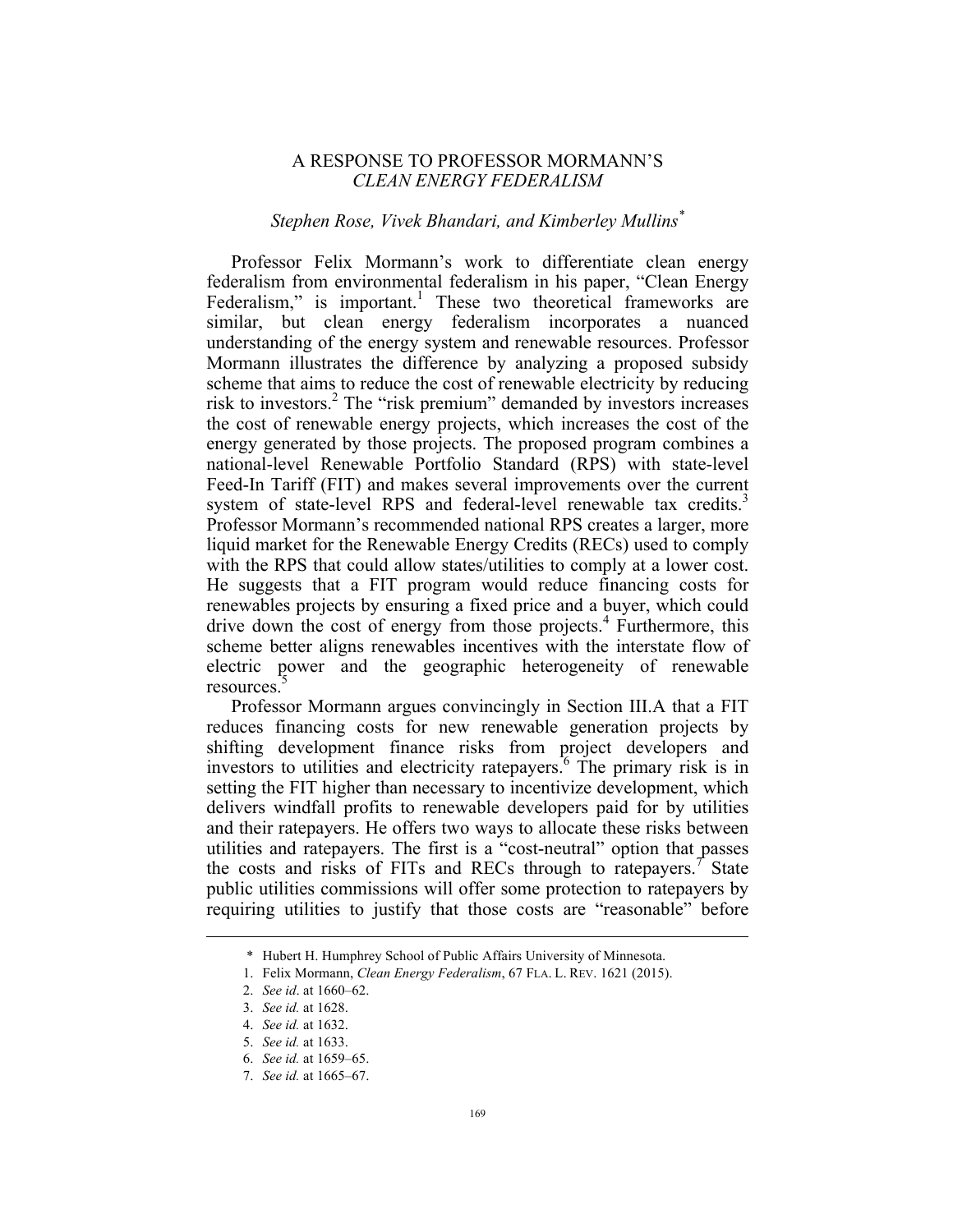incorporating them into retail.<sup>8</sup> The second option is a "profit-oriented" option that allows the utility to sell excess RECs for profit and to reduce retail rates.<sup>9</sup>

We agree with Professor Mormann's assessment that utilities "have substantial experience with these types of markets and possess the resources and expertise to navigate them successfully."<sup>10</sup> However, utilities may not always be able to use REC markets to compensate for overly-generous FITs. First, utilities may not have excess RECs to sell even if a FIT is too generous. Some current programs, such as California's Renewable Auction Mechanism for solar  $PV<sub>1</sub><sup>11</sup>$  limit the number of FITs offered each year.<sup>12</sup> A FIT program can be limited to match the RPS requirement, but that might leave utilities without any RECs to sell. Second, there may not be buyers for excess RECs. Consider a nation-wide flattening or decrease in demand, such the Great Recession of 2008–2009. <sup>13</sup> In that case, most utilities would need fewer RECs than they forecasted for RPS compliance, so there would be a surplus in the REC market, low prices, and few buyers.

The REC market is also volatile. Demand for RECs is very inelastic in the short run<sup>14</sup> (i.e., change in demand for RECs is insensitive to change in price) because each utility must obtain enough to comply with the RPS at the end of each compliance period. <sup>15</sup> There may be wide swings in REC prices because the supply of RECs fluctuates with weather-dependent renewable generation<sup>16</sup> and because new renewable generators take several years to build.<sup>17</sup> Most current RPS programs reduce the inelasticity of demand by allowing banking and borrowing of REC between years, and partly mitigate the price risk by setting an upper limit on REC price (called an alternative compliance payment).<sup>18</sup>

The proposed RPS-FIT scheme is well suited to states with regulated utilities, but it might be difficult to implement in the seventeen states

14. PLATTS, RENEWABLE ENERGY CERTIFICATES 8 (2012). "Short run" in REC market is the scale of the compliance period, typically one year. *Id*. at 5.

 <sup>8.</sup> *See id.* at 1638.

<sup>9.</sup> *See id.* at 1667–71.

<sup>10.</sup> *See id.* at 1668 (footnote omitted).

<sup>11.</sup> Jessica Wentz, *Balancing Economic and Environmental Goals in Distributed Generation Procurement: A Critical Analysis of California's Renewable Auction Mechanism (RAM)*, GEO. WASH. J. ENERGY & ENVTL. L. 30, 30 (2014).

<sup>12.</sup> *Id.* at 33.

<sup>13.</sup> Kimberly Klaiman, *Total Electricity Sales Fell in 2015 for 5th Time in Past 8 Years*, U.S. ENERGY INFO. ADMIN. (Mar. 14, 2016), http://www.eia.gov/todayinenergy/detail.cfm?id=25352.

<sup>15.</sup> *Id*. at 5.

<sup>16.</sup> *See* Mormann, *supra* note 1, at 1656.

<sup>17.</sup> RICHARD P. WALKER & ANDREW SWIFT, WIND ENERGY ESSENTIALS: SOCIETAL, ECONOMIC, AND ENVIRONMENTAL IMPACTS 107 (2015).

<sup>18.</sup> PLATTS, *supra* note 14, at 7.